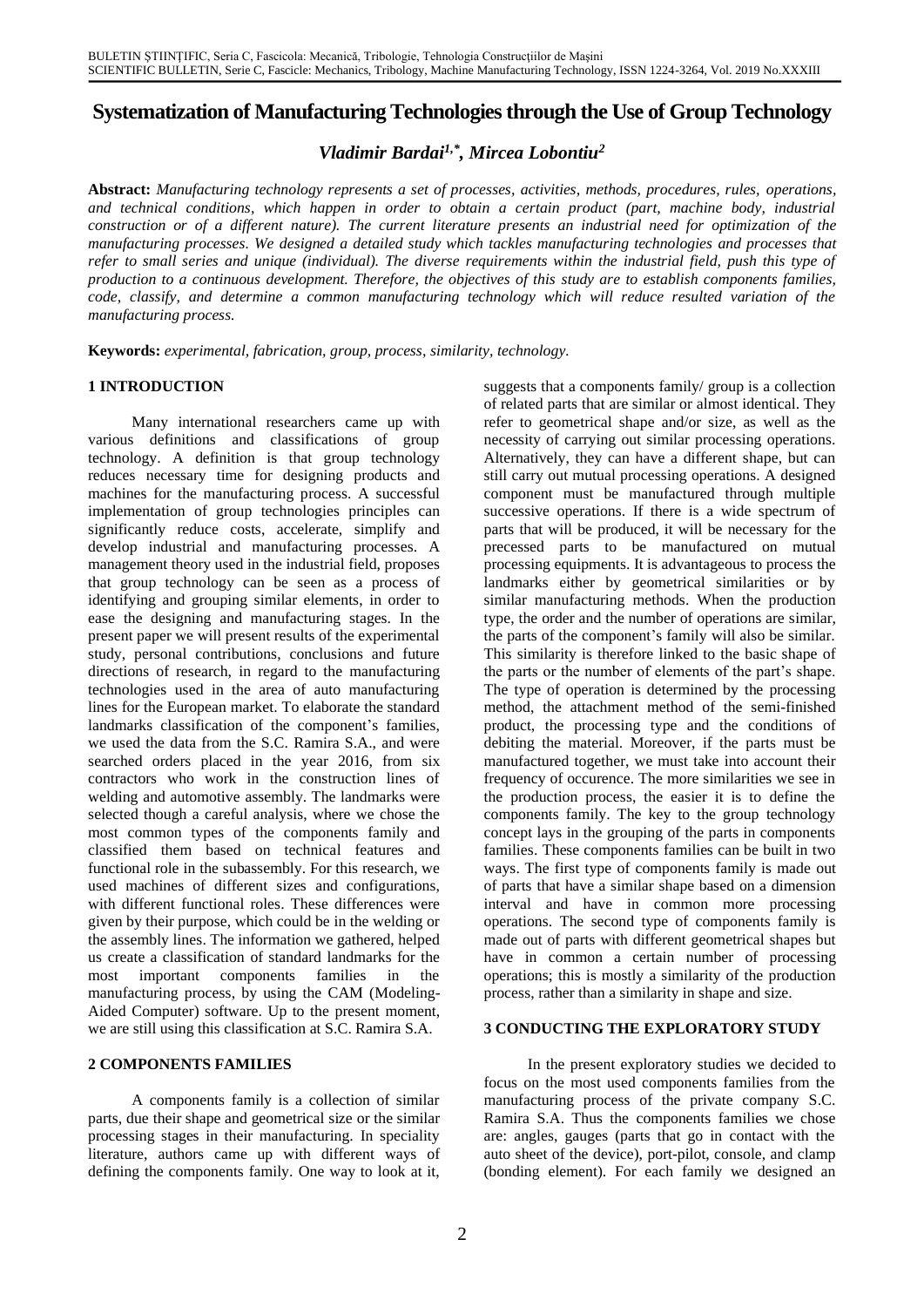individual system of coding and a version of manufacturing technology that meets requirements of all the landmarks. These landmarks are part of sub assemblies, that are found in machines which serve to the assembly or welding lines of machines manufacturing. The standard time of the manufacturing technologies is made out of preparation time – closing  $+$ basic time. This time frame was established by using the experimental method – statistically through operations carried out on the machines, without numerical command – and through simulation – carried out in the CAM (assisted manufacturing) software for machines with numerical command.

The similarity critera we employed, was based on the number of holes and the drilling method reported to the part's functionality. In the landmarks of angle type we can observe a grouping by the number of holes of one side: 3, 4, 6 holes, and a second grouping based on the drilling method: first method is reaming hole – clearance hole, the second method is reaming hole – metric hole. Refer to these criteria, we elaborated a coding model, which contains necessary elements that we need for identification in the classification, plus the associated technology to the landmark in talk.

| Code  | Description                                 |
|-------|---------------------------------------------|
| A 431 | Angle 4 axis with 3 reaming holes-pass hole |
| A 432 | Angle 4 axis with 3 reaming holes- metric   |
| A 441 | pass hole                                   |
| A 442 | Angle 4 axis with 4 reaming holes-metric    |
| A 531 | pass hole                                   |
| A 532 | Angle 5 axis with 3 reaming holes- metric   |
| A 541 | Angle 5 axis with 4 reaming holes pass hole |
| A 542 | Angle5 axis with 4 reaming holes-metric     |
| A 461 | Angle 4 axis with 6 reaming holes-pass hole |
| A 462 | Angle 4 axis with 6 reaming holes–metric    |

Coding Example:<br>*A* = angle; 4 / 5 = machine type (CNC 4 axis) or (CNC 5 axis);  $3 / 4 / 6$  = number of holes;  $1 / 2$  = drilling method(1 – reaming hole– clearance hole) or  $(2$ reaming hole–metric hole). In the following figure we can observe a representation of the landmark previously mentioned.



*Fig 1. Angle*

For the landmarks of the component's family of angle type, we established the following manufacturing technology that can facilitate and support mechanisms of the manufacturing process. Tp = preparation time  $$ closing,  $Tb = basic time$ .

| experimental method – statistically through operations  | T p               | Th                | <i>Operations/machine</i>         |
|---------------------------------------------------------|-------------------|-------------------|-----------------------------------|
| carried out on the machines, without numerical          | /min <sub>l</sub> | /min <sub>l</sub> |                                   |
| $command - and through simulation - carried out in the$ |                   |                   | Debiting                          |
| CAM (assisted manufacturing) software for machines      |                   | 3                 | Sanding                           |
| with numerical command.                                 |                   | 10                | Milling interior surfaces $+$     |
|                                                         |                   |                   | milling thickness                 |
| 3.1 Angles                                              |                   | 15                | Exterior milling $+$ drilling $+$ |
|                                                         |                   |                   | chamfering holes $+$ reaming      |
| The similarity critera we employed, was based           |                   |                   | Technical control of quality      |
| on the number of holes and the drilling method reported |                   | 5                 | Chamfering edges $+$ marking $+$  |
| to the part's functionality. In the landmarks of angle  |                   |                   | threading case                    |
| type we can observe a grouping by the number of holes   |                   | ↑                 | Black finish                      |

*Table 2. Manufacturing Technology*

### *3.2 Gauges*

These landmarks shave an important functional role for the subassembly in which they belong to, as they come in contact with the auto sheet and have the role of supporting or buffering. When discussing the landmarks of gauge type we can observe the first grouping based on the number of holes of the sett element base: 3 or 4 holes. The second grouping is based on the drilling method: the first method is reaming hole – pass hole, and the second one is reaming hole – metric hole. Following these two criteria we developed a coding model which contains all the necessary elements to simply identify them in the classification, as well as the associated technology to the discussed landmark, that should technically correspond to all the landmarks of this family.

A 462 Angle 4 axis with 6 reaming holes– metric *Table 3. Coding Elements*

| Code  | Description                                          |
|-------|------------------------------------------------------|
| G 331 | Gauges 3 axis with 3 reaming holes-pass hole         |
| G 332 | Gauges 3 axis with 3 reaming holes - metric          |
| G 341 | Gauges $3$ axis with $4$ reaming holes $-$ pass hole |
| G 342 | Gauges 3 axis with 4 reaming holes - metric          |
| G 531 | Gauges $5$ axis with $3$ reaming holes – pass hole   |
| G 532 | Gauges 5 axis with 3 reaming holes - metric          |
| G 541 | Gauges 5 axis with 4 reaming holes - pass hole       |
| G 542 | Gauges 5 axis with 4 reaming holes - metric          |

Coding Example:

G = gauges;  $3/5$  = machine type (CNC 3 axis) or (CNC 5 axis);  $3 / 4$  = number of holes;  $1 / 2$  = drilling method  $(1 -$  reaming hole– clearance hole) or  $(2 -$  reaming hole – metric hole). In the following figure we can see a representation of the landmark previously mentioned.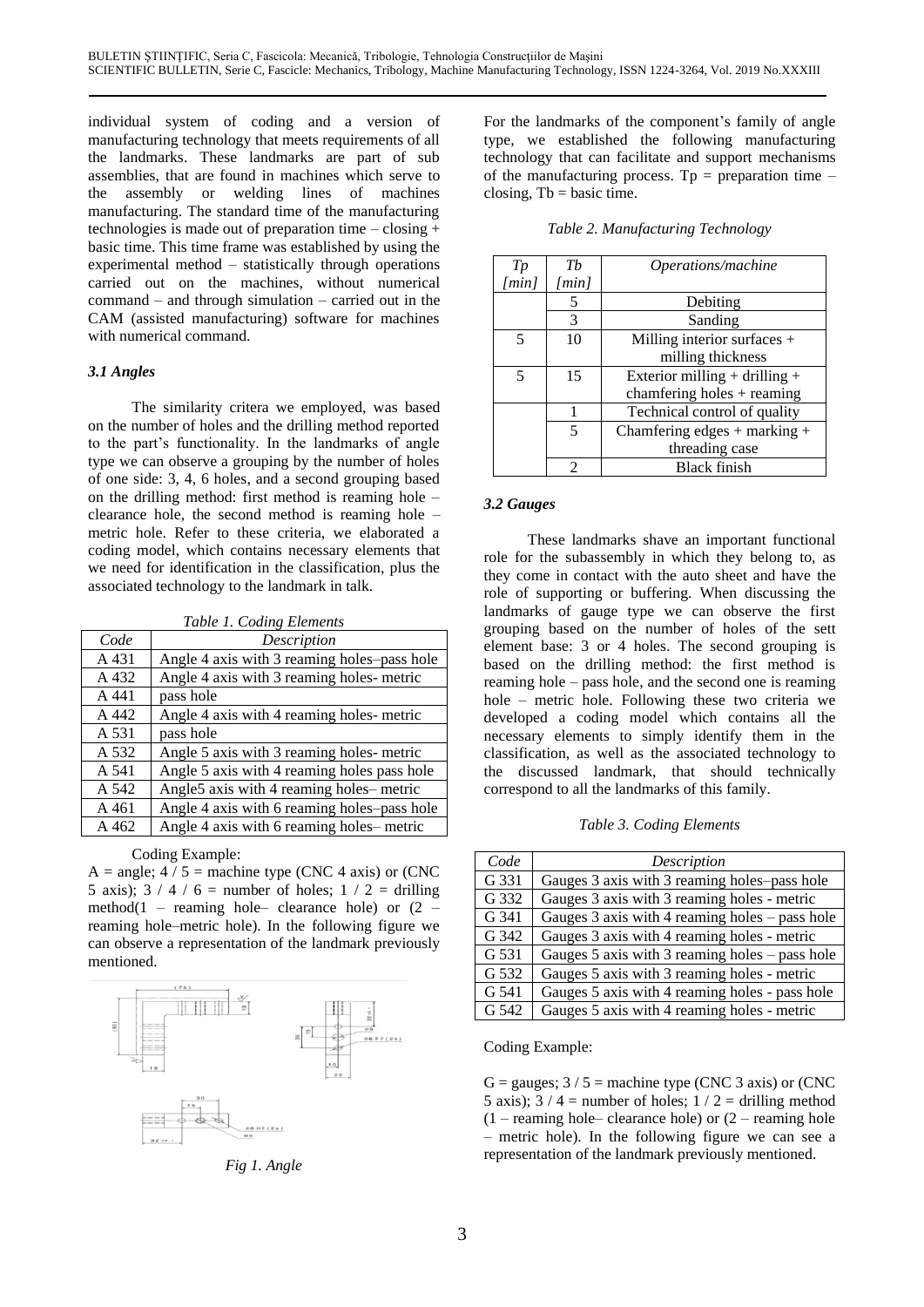



*Fig 2. Gauge (contact part)* 

For the landmarks of the components family of gauges type (contact part with auto sheet) we established the following manufacturing technology meant to facilitate and supportthe manufacturing processmechanisms.  $Tp =$ preparation time – closing,  $Tb = basic time$ .

**Table 4. Manufacturing Technology** 

|                     |                |                              | PP 631          | Port pilot WKV cu 3 re                           |
|---------------------|----------------|------------------------------|-----------------|--------------------------------------------------|
| T p                 | Tb             | Operations/machine           |                 | hole                                             |
| $\lceil min \rceil$ | [min]          |                              | PP 632          | Port pilot WKV cu 3 rea                          |
|                     | 5              | Debiting                     | PP 641          | Port pilot WKV cu 4 re                           |
|                     | 1              | Improvement $22 - 26$ HRC    |                 | hole                                             |
|                     | 3              | Sanding                      | PP 642          | Port pilot WKV cu 3 rea                          |
|                     | 12             | Grinding thickness           |                 |                                                  |
|                     |                | dimension                    | Coding Example: |                                                  |
| 5                   | 10             | Millings sett element base   |                 |                                                  |
| 5                   | 40             | Drilling $+$ chamferingholes |                 | $PP = port pilot$ ; 4 / 5 / 6 = mach             |
|                     |                | $+$ reaming $+$ gauges       |                 | axis), (6 WKV); $3 / 4$ = holes nur              |
|                     | 10             | Milling chamfer /            |                 | method $(1 - \text{reaming hole} - \text{clea})$ |
|                     |                | expulsions                   |                 | reaming hole – metric hole). In the              |
|                     | 1              | Technical control of quality |                 | present a landmark of port pilot type            |
|                     | 8              | Adjusting edged $+$ marking  |                 |                                                  |
|                     |                | + threading case             |                 | 70                                               |
|                     | 5              | Size control                 |                 |                                                  |
|                     | $\overline{2}$ | $CIF$ (active surface) + r - |                 |                                                  |
|                     |                | <b>HRC</b>                   |                 |                                                  |
|                     | 1              | Strength control             |                 | 06 F6 (2x)                                       |
|                     |                | andverification              |                 | M8 (2x                                           |
|                     | 2              | <b>Black finish</b>          |                 |                                                  |
|                     |                |                              |                 |                                                  |

### *3.3 Port pilots*

The port pilot landmarks have the role of sustaining the pilot/pin (which has the role of centring the auto sheet of the machine) to be able to carry out its role constructively. There are different shapes and configurations, depending on the shape of the seet, design and dimensions of the pilot. The port pilot landmarks are also grouped based on the number of holes of the settlement base: 3 or 4 holes, and a second grouping based on the drilling method: the first method is reaming hole – clearance hole, the second method is reaming hole – metric hole. Building up on these two criteria we developed a coding model which contains necessary elements to identify it in the classification, plus the associated technology to the landmark discussed.

*Table 5. Coding Elements*

| <b>Z700</b>                                                         | Z650<br><b>Z600</b><br><b>Z660</b>                                             |                 |                                             |                                               |
|---------------------------------------------------------------------|--------------------------------------------------------------------------------|-----------------|---------------------------------------------|-----------------------------------------------|
| $\begin{array}{c} 3748 \\ -236 \\ 633 \end{array}$<br>$\frac{x}{x}$ |                                                                                | $\mathcal{C}od$ | Description                                 |                                               |
|                                                                     |                                                                                | PP 431          | Port pilot 4 axis with 3 reaming holes-pass |                                               |
|                                                                     |                                                                                |                 | hole                                        |                                               |
|                                                                     |                                                                                |                 | PP 432                                      | Port pilot 4 axis with 3 reaming holes -      |
| ಗಳಿ                                                                 |                                                                                |                 |                                             | metric                                        |
|                                                                     | 백력                                                                             |                 | PP 441                                      | Port pilot 4 axis with 4 reaming holes - pass |
|                                                                     |                                                                                |                 |                                             | hole                                          |
|                                                                     |                                                                                |                 | PP 442                                      | Port pilot 4 axis with 4 reaming holes -      |
|                                                                     | g 2. Gauge (contact part)                                                      |                 |                                             | metric                                        |
|                                                                     |                                                                                |                 | PP 531                                      | Port pilot 5 axis with 3 reaming holes - pass |
|                                                                     | ks of the components family of gauges                                          |                 |                                             | hole                                          |
|                                                                     | art with auto sheet) we established the                                        |                 | PP 532                                      | Port pilot 5 axis with 3 reaming holes -      |
|                                                                     | facturing technology meant to facilitate                                       |                 |                                             | metric                                        |
|                                                                     | nanufacturing processmechanisms. $Tp =$                                        |                 | PP 541                                      | Port pilot 5 axis with 4 reaming holes - pass |
|                                                                     | $-\text{closing}, \text{Tb} = \text{basic time}.$                              |                 |                                             | hole                                          |
|                                                                     |                                                                                |                 | PP 542                                      | Port pilot 5 axis with 4 reaming holes -      |
|                                                                     | 4. Manufacturing Technology                                                    |                 |                                             | metric                                        |
|                                                                     |                                                                                |                 | PP 631                                      | Port pilot WKV cu 3 reaming holes - pass      |
| $\mathbb{r}_b$                                                      | Operations/machine                                                             |                 |                                             | hole                                          |
| iin]                                                                |                                                                                |                 | PP 632                                      | Port pilot WKV cu 3 reaming holes - metric    |
| 5                                                                   | Debiting                                                                       |                 | PP 641                                      | Port pilot WKV cu 4 reaming holes - pass      |
| $\frac{1}{3}$<br>Improvement $22 - 26$ HRC                          |                                                                                |                 | hole                                        |                                               |
| $\overline{ }$                                                      | Sanding<br>$C_{\rm min}$ and $C_{\rm max}$ and $C_{\rm max}$ and $C_{\rm max}$ |                 | PP 642                                      | Port pilot WKV cu 3 reaming holes - metric    |
|                                                                     |                                                                                |                 |                                             |                                               |

PP = port pilot;  $4 / 5 / 6$  = machine type (4 axis), (5 axis), (6 WKV);  $3 / 4$  = holes number;  $1 / 2$  = drilling method  $(1 -$  reaming hole – clearance hole) or  $(2$ reaming hole – metric hole). In the following figure, we present a landmark of port pilot type.





### *Fig 3. Port pilot*

For the landmarks of the component's family of port pilot type, we established the following manufacturing technology meant to facilitate and support the manufacturing process mechanisms. Tp  $=$ preparation time – closing,  $Tb = basic$  time.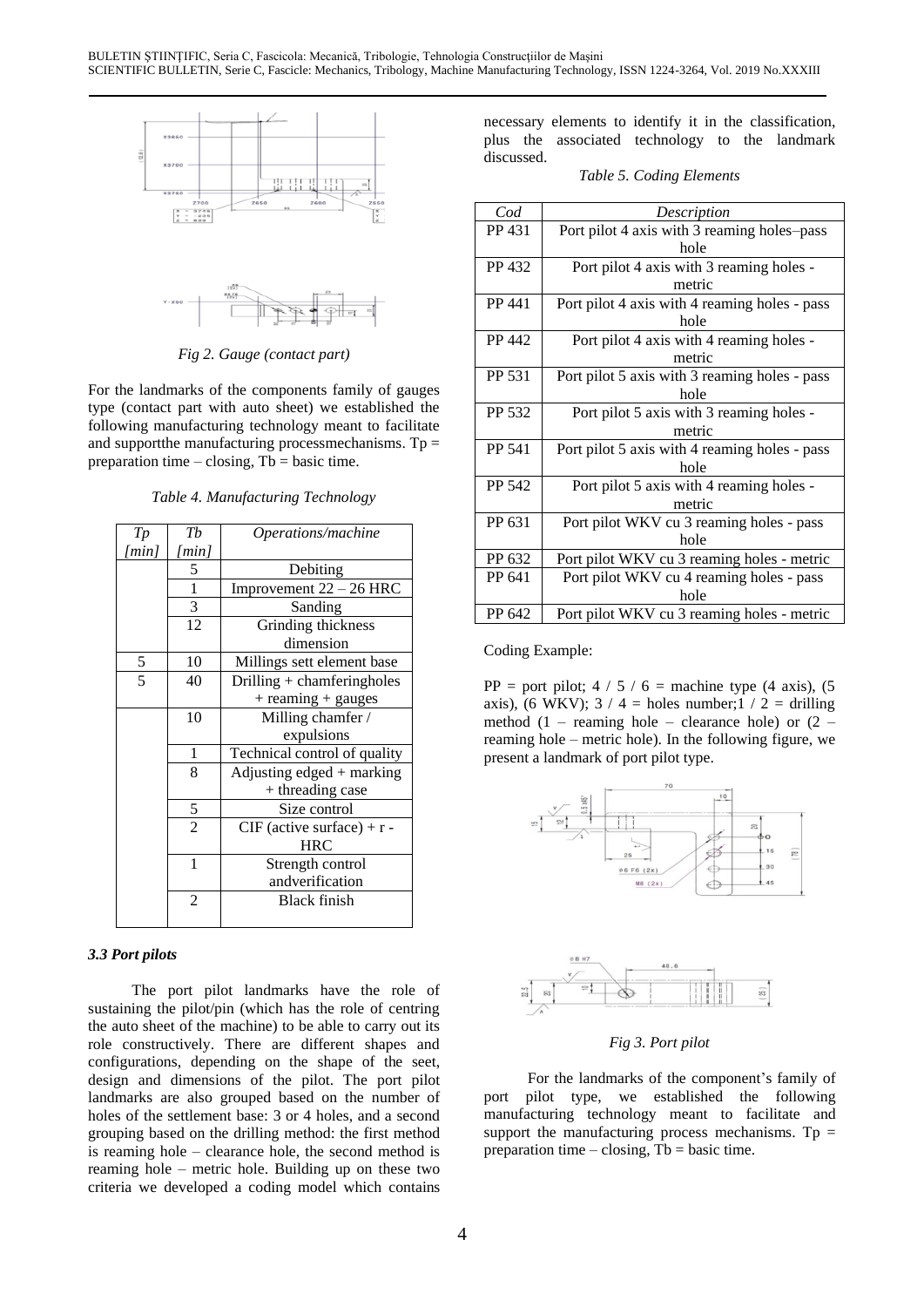|                 | Table 6. Manufacturing Technology |                                           |  |  |  |
|-----------------|-----------------------------------|-------------------------------------------|--|--|--|
| $\mathcal{T} p$ | Тh                                | <b>Operations/Machine</b>                 |  |  |  |
| [min]           | [min]                             |                                           |  |  |  |
|                 | 5                                 | Debiting                                  |  |  |  |
|                 | 3                                 | Sanding                                   |  |  |  |
| 5               | 10                                | Milling surface of sett element           |  |  |  |
|                 |                                   | (thickness)                               |  |  |  |
|                 |                                   | Drilling + chamfering holes + reaming)    |  |  |  |
| 5               | 15                                | sett element surface + (milling +         |  |  |  |
|                 |                                   | drilling + chamfering holes + reaming)    |  |  |  |
|                 |                                   | pilot grip surface                        |  |  |  |
|                 | 8                                 | Milled seating surfaces for the nut and   |  |  |  |
|                 |                                   | chamfered                                 |  |  |  |
|                 |                                   | Technical quality control                 |  |  |  |
|                 | 8                                 | Adjusting edges $+$ marking $+$ threading |  |  |  |
|                 |                                   | case                                      |  |  |  |
|                 | $\mathfrak{D}$                    | Black finish                              |  |  |  |

### *3.4 Consoles*

These elements are important for the machines they are a part of, as they are the support elements on which we build the rest of the subassembly parts. This is normally found in larger sizes and it provides physical support to the whole subassembly. The typologies and configurations are extensive, because they vary in regard to machine type and functional role. When discussing consoles, we can observe a group by height and number of milling surfaces. Based on these criteria we developed a coding model which contains all the necessary elements we need to identify in the classification, plus the manufacturing technology of the landmark. We present this nformation in the following table.

| uuviv.           |                                              | $\boldsymbol{I} \boldsymbol{p}$ | Tb    | <b>Operations</b> / me                   |
|------------------|----------------------------------------------|---------------------------------|-------|------------------------------------------|
|                  | Table 7. Coding Elements                     | [min]                           | [min] |                                          |
| Code             | <b>Description</b>                           |                                 | 5     | Debiting                                 |
| C 511            | Console 5 axis with $H = 200 - 400$ mm and 2 |                                 | 5     | Stress reli                              |
|                  | milling surfaces                             |                                 | 5     | Sanding                                  |
| C 512            | Console 5 axis with $H = 200 - 400$ mm and 3 | 5                               | 15    | Milling thick                            |
|                  | milling surfaces                             |                                 |       | Aligning $+$ establish                   |
| C <sub>513</sub> | Console 5 axis with $H = 200 - 400$ mm and 4 | 15                              | 50    | prepare tools + prepa                    |
|                  | milling surfaces                             |                                 |       | milling + drilling + cha                 |
| C 521            | Console 5 axis with $H = 400 - 600$ mm and 2 |                                 |       | $+$ reaming                              |
|                  | milling surfaces                             |                                 | 18    | Milling seating surfac                   |
| C 522            | Console 5 axis with $H = 400 - 600$ mm and 3 |                                 |       | head                                     |
|                  | milling surfaces                             |                                 | 1     | Technical quality                        |
| C <sub>523</sub> | Console 5 axis with $H = 400 - 600$ mm and 4 |                                 | 15    | Polishing edged $+$ t                    |
|                  | milling surfaces                             |                                 |       | marking                                  |
| C 531            | Console 5 axis with $H = 600 - 800$ mm si 2  |                                 | 15    | Surface protection -                     |
|                  | milling surfaces                             |                                 |       | painting                                 |
| C 532            | Console 5 axis with $H = 600 - 800$ mm and 3 |                                 |       |                                          |
|                  | milling surfaces                             | 3.5 Clamps                      |       |                                          |
| C 533            | Console 5 axis with $H = 600 - 800$ mm and 4 |                                 |       |                                          |
|                  | milling surfaces                             |                                 |       | These are the bonding parts between the  |
| C 51             | Welded console 5 axis with $H = 200 - 400$   |                                 |       | the sub assembly, they are often calle   |
|                  | mm                                           |                                 |       | element". Their role is to facilitate t  |
| C <sub>52</sub>  | Welded console 5 axis with $H = 400 - 600$   |                                 |       | positioning and supporting the subassemb |
|                  | mm                                           |                                 |       |                                          |
| C <sub>53</sub>  | Welded console 5 axis with $H = 600-800$ mm  |                                 |       |                                          |

## *Table 6. Manufacturing Technology* Coding example:

 $C = \text{console}$ ; 5 = machine type, CNC 5 axis; 1 / 2 / 3 = work piece height;  $1 = H\ 200 - 400$  mm;  $2 = H\ 400 -$ 600 mm;  $3 = H$  600 – 800 mm;  $1 / 2 / 3 =$  number of milling surfaces;  $1 = 2$  milling surfaces;  $2 = 3$  milling surfaces;  $3 = 4$  milling surfaces. In the following figure, we present a console type landmark.



*Fig 4. Consoles*

For the landmarks of the components family of consoles type we established the following manufacturing technology meant to facilitate and support the manufacturing process mechanisms. Tp = preparation  $time - closing$ ,  $Tb = basic time$ .

*Table 8. Manufacturing technology*

|                                       | $\mathbf{p}$ | Th    | <b>Operations / machines</b>          |
|---------------------------------------|--------------|-------|---------------------------------------|
| oding Elements <sup>-</sup>           | min]         | [min] |                                       |
| <b>Description</b>                    |              | 5     | Debiting                              |
| with $H = 200 - 400$ mm and 2         |              | 5     | Stress relief                         |
| milling surfaces                      |              | 5     | Sanding                               |
| with $H = 200 - 400$ mm and 3         | 5            | 15    | Milling thickness                     |
| milling surfaces                      |              |       | Aligning + establishing origin +      |
| with $H = 200 - 400$ mm and 4         | 15           | 50    | prepare tools + prepare method +      |
| milling surfaces                      |              |       | milling + drilling + chamfering holes |
| with $H = 400 - 600$ mm and 2         |              |       | $+$ reaming                           |
| milling surfaces                      |              | 18    | Milling seating surfaces for screw-   |
| with $H = 400 - 600$ mm and 3         |              |       | head                                  |
| milling surfaces                      |              |       | Technical quality control             |
| with $H = 400 - 600$ mm and 4         |              | 15    | Polishing edged + threading +         |
| milling surfaces                      |              |       | marking                               |
| s with $H = 600 - 800$ mm si 2        |              | 15    | Surface protection + priming +        |
| milling surfaces                      |              |       | painting                              |
| $\sim$<br>$\cdot$ 1 TT $\sim$ 000 000 |              |       |                                       |

## 3.5 Clamps

These are the bonding parts between the land marks of the sub assembly, they are often called "connecting element". Their role is to facilitate the process of positioning and supporting the subassembly it is part of.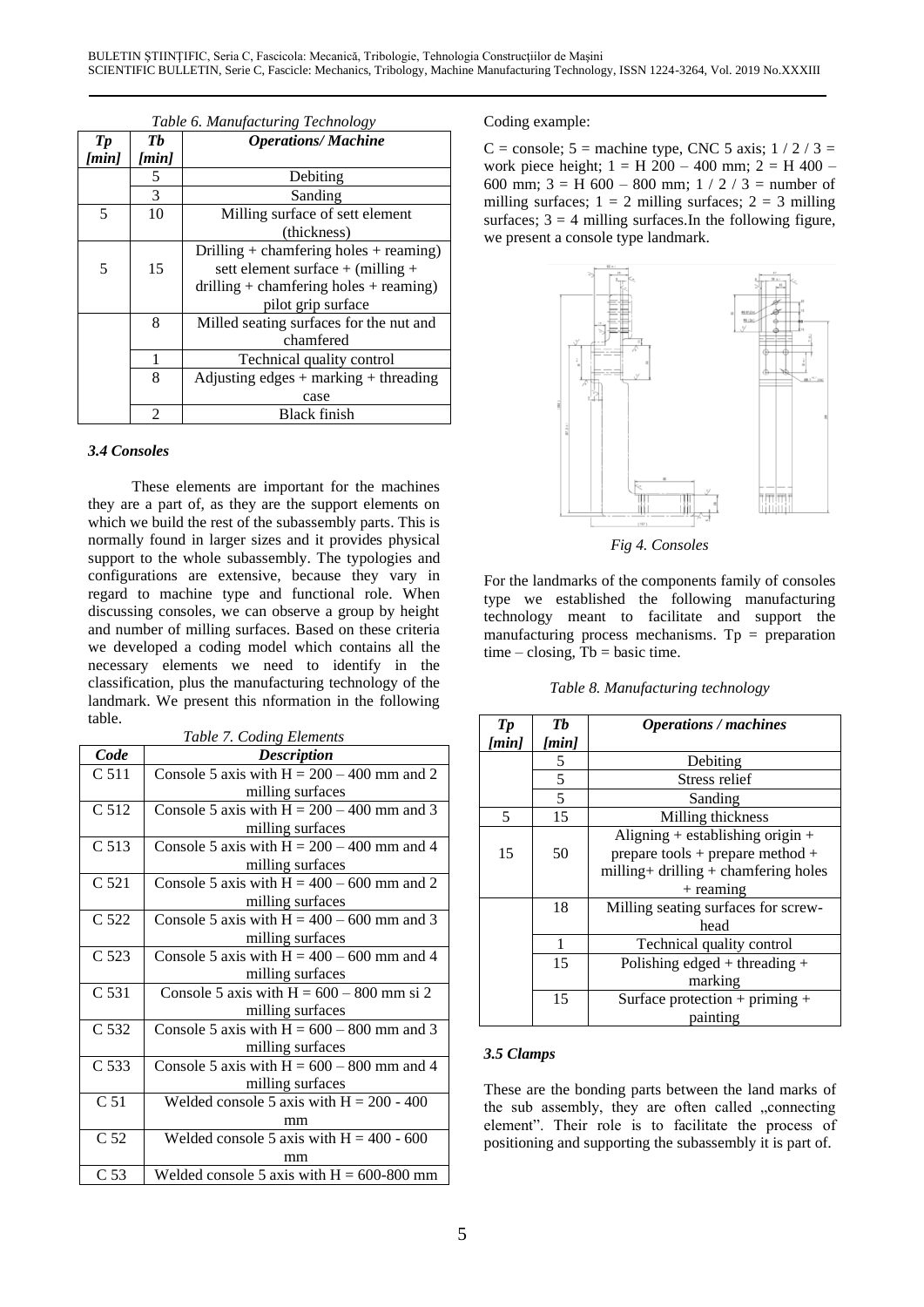| Code             | <b>Description</b>                      |        |                | clamp type we established the following manu<br>technology meant to facilitate and sup          |
|------------------|-----------------------------------------|--------|----------------|-------------------------------------------------------------------------------------------------|
| C <sub>311</sub> | Clamp 3 axis with 2 groups of holes and |        |                | manufacturing process mechanisms. Tp = pr                                                       |
|                  | milling thickness                       |        |                | $time - closing$ , $Tb = basic time$                                                            |
| C 312            | Clamp 3 axis with 2 groups of holes and |        |                |                                                                                                 |
|                  | inclined milling                        |        |                | Table 10. Manufacturing Technology                                                              |
| C 313            | Clamp 3 axis with 2 groups of holes and | T p    | Tb             | <b>Operations / machine</b>                                                                     |
|                  | milling expulsions $+$ thickness        | [min]  | [min]          |                                                                                                 |
| C 321            | Clamp 3 axis with 3 groups of holes and |        | 5              | Debiting                                                                                        |
|                  | milling thickness                       |        | 5              | Stress relief                                                                                   |
| C 322            | Clamp 3 axis with 3 groups of holes and |        | 5<br>15        | Sanding                                                                                         |
|                  | inclined milling                        | 5<br>5 | 20             | Thickness milling<br>Aligning $+$ establishing origin                                           |
| C 323            | Clamp 3 axis with 3 groups of holes and |        |                | preparation + way preparation + $\alpha$                                                        |
|                  | milling expulsions $+$ thickness        |        |                | chamfering holes $+$ reamin                                                                     |
| C 333            | Clamp 3 axis with 4 groups of holes and |        | $\mathbf{1}$   | Technical quality control                                                                       |
|                  | milling expulsions + thickness          |        | 10             | Polishing edges $+$ threading $+$ n                                                             |
| C 511            | Clamp 5 axis with 2 groups of holes and |        | $\mathfrak{D}$ | <b>Black finish</b>                                                                             |
|                  | milling thickness                       |        |                | Based on the drilling method we choose,                                                         |
| C <sub>512</sub> | Clamp 5 axis with 2 groups of holes and |        |                | mentioned at the adjusting stage to decide w                                                    |
|                  | inclined milling                        |        |                | reading is needed or not. This code (reamin                                                     |
| C 513            | Clamp 5 axis with 2 groups of holes and |        |                | clearance hole, reaming hole - metric hole)                                                     |
|                  | milling expulsions + thickness          |        |                | extremely useful in the future even for the                                                     |
| C <sub>521</sub> | Clamp 5 axis with 3 groups of holes and |        |                | science field. In the future I wish to stan                                                     |
|                  | milling thickness                       |        |                | processing software CAM (Modeling-Aided C                                                       |
| C 522            | Clamp 5 axis with 3 groups of holes and |        |                | using the same criteria. Establishing tools                                                     |
|                  | inclined milling                        |        |                | influenced by the typology of the processed 1                                                   |
| C <sub>523</sub> | Clamp 5 axis with 4 groups of holes and |        |                | If the landmarks coding were carried out by a<br>criterion than the above mentioned, the techno |
|                  | milling expulsions + thickness          |        |                | be adapted based on the specificity of mutual                                                   |
| C 531            | Clamp 5 axis with 4 groups of holes and |        |                | of the components family from which the lan                                                     |
|                  | millingt hickness                       |        |                |                                                                                                 |
| C 532            | Clamp 5 axis with 4 groups of holes and |        |                | part of. We mention that the time frame res                                                     |
|                  | inclined milling                        |        |                | these landmarks are not for guidance. They we                                                   |
| C 533            | Clamp 5 axis with 4 groups of holes and |        |                | as a result of simulations in the CAM software.                                                 |
|                  | milling expulsions $+$ thickness        |        |                | landmark, the cutting parameters and tools were                                                 |
|                  |                                         |        |                | to the machines and their technical capacity.                                                   |

 $C =$  clamp;  $3 / 5 =$  machine type, CNC 3 axis, CNC 5 axis;  $1/2/3$  = number of groups of holes;  $1 = 2$  groups of holes;  $2 = 3$  groups of holes;  $3 = 4$  groups of holes; 1 /  $2$  /  $3$  = milling type; 1 = millingt hickness; 2 = inclined milling;  $3 =$  milling expulsions + thickness. In the following picture we can see a landmark of clamp type.



*Table 9. Coding Elements* For the landmarks of the components family of clamp type we established the following manufacturing technology meant to facilitate and support the manufacturing process mechanisms. Tp = preparation time – closing,  $Tb = basic time$ 

|  |  | Table 10. Manufacturing Technology |  |
|--|--|------------------------------------|--|
|  |  |                                    |  |

| is with 2 groups of holes and                                         |  | Tp    | Тb    | <b>Operations / machine</b>                |
|-----------------------------------------------------------------------|--|-------|-------|--------------------------------------------|
| $\frac{1}{2}$ expulsions + thickness                                  |  | [min] | [min] |                                            |
| is with 3 groups of holes and                                         |  |       |       | Debiting                                   |
| milling thickness                                                     |  |       |       | Stress relief                              |
|                                                                       |  |       |       | Sanding                                    |
| is with 3 groups of holes and                                         |  |       | 15    | Thickness milling                          |
| inclined milling                                                      |  | 5     | 20    | Aligning $+$ establishing origin $+$ tools |
| is with 3 groups of holes and                                         |  |       |       | preparation + way preparation + drilling + |
| $\frac{1}{2}$ expulsions + thickness                                  |  |       |       | chamfering holes $+$ reaming               |
|                                                                       |  |       |       | Technical quality control                  |
| is with 4 groups of holes and<br>$\frac{1}{2}$ expulsions + thickness |  |       | 10    | Polishing edges $+$ threading $+$ marking  |
|                                                                       |  |       | າ     | <b>Black finish</b>                        |
|                                                                       |  |       |       |                                            |

Based on the drilling method we choose, it will be mentioned at the adjusting stage to decide whet herth reading is needed or not. This code (reaming hole – clearance hole, reaming hole – metric hole) will be extremely useful in the future even for the computer science field. In the future I wish to standard the processing software CAM (Modeling-Aided Computer) using the same criteria. Establishing tools will be influenced by the typology of the processed landmark. If the landmarks coding were carried out by a different criterion than the above mentioned, the technology will be adapted based on the specificity of mutual elements of the components family from which the landmark is part of. We mention that the time frame resulted for these landmarks are not for guidance. They were found as a result of simulations in the CAM software. For each landmark, the cutting parameters and tools were adapted to the machines and their technical capacity.

# Coding Example : **4 PERSONAL CONTRIBUTIONS**

- 1. The research, the theoretical and practical analysis of the chosen documentation used to select the most used landmarks that contribute to components families formation;
- 2. Creating the components families as a result of the technical analysis in 2D and 3D format;
- 3. Establishing the coding criteria reported to the specificity of each components family and choosing an optimal model that could include more landmarks of a family;
- 4. Creating coding elements for each family of components of this study;
- 5. Establishing optimal technological flow of the presented components families, using the already existing flow model;
- 6. Establishing time frame (preparation time closing + processing time) option for the landmarks presented in the study.

## **5 CONCLUSIONS AND RESULTS**

1. The research carried out on the existing technological solutions, paved the path of choosing *Fig 5. Clamp*